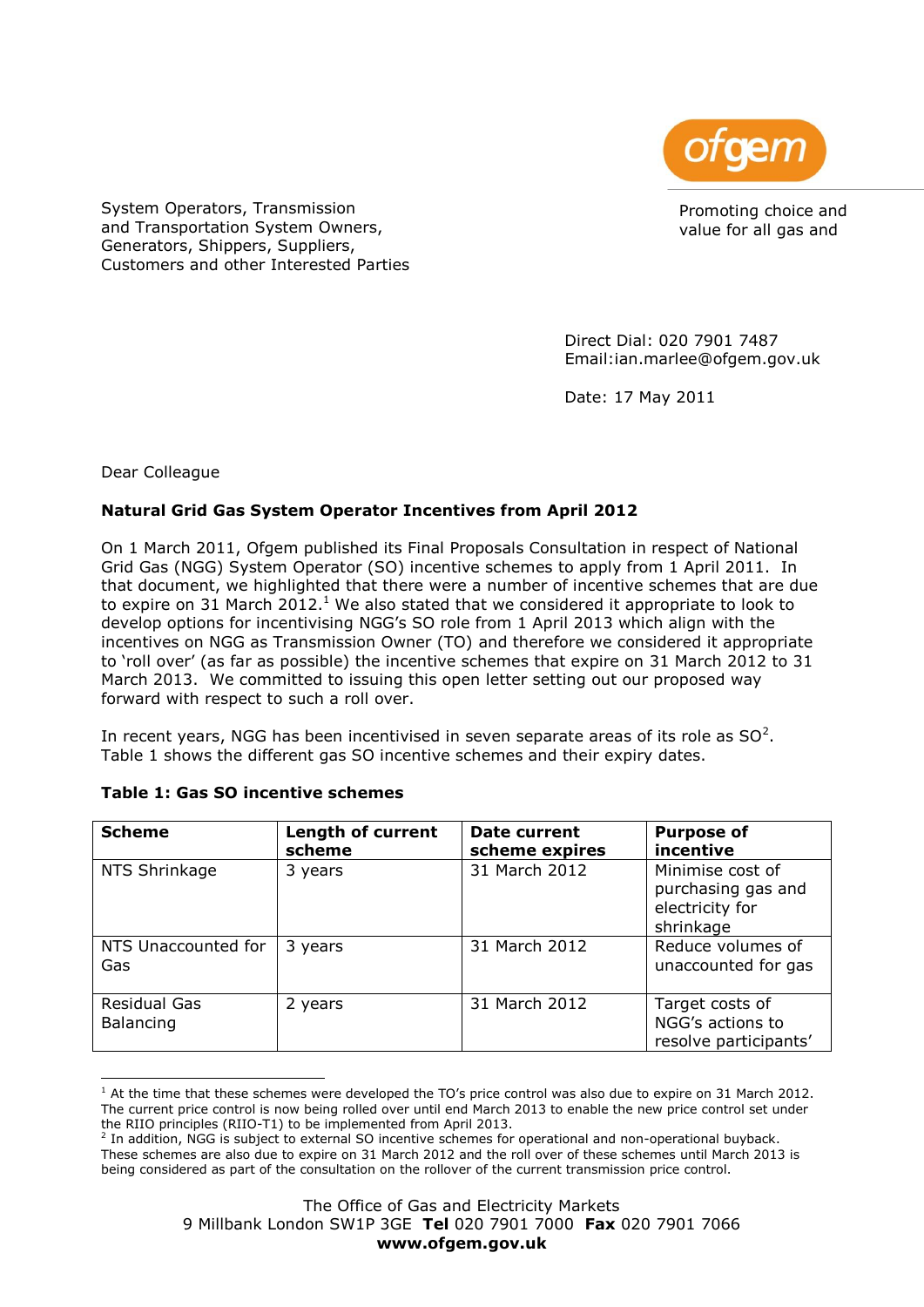|                                                       |         |               | imbalance, whilst<br>minimising the<br>impact of its trades<br>on the market |
|-------------------------------------------------------|---------|---------------|------------------------------------------------------------------------------|
| Demand Forecasting                                    | 2 years | 31 March 2012 | Minimise the error in<br>NGG's demand<br>forecast                            |
| Data publication                                      | 2 years | 31 March 2012 | Encourage timeliness<br>and availability of<br>published<br>information      |
| GHG emissions from<br>compressor venting<br>incentive | 2 years | 31 March 2013 | Minimise Greenhouse<br>Gas (GHG) emissions<br>from compressor<br>venting     |
| <b>Operating Margins</b><br>OM)                       | 2 years | 31 March 2013 | Minimise costs of<br>procuring OM gas                                        |

As shown in Table 1, the schemes that will expire on 31 March 2012 are: NTS Shrinkage; NTS Unaccounted for Gas; Residual Gas Balancing; Demand Forecasting; and Data Publication.

In this letter, we provide a brief description of each of these schemes, a summary of the NGG's performance under each scheme and set out our views as to how each of these schemes should be rolled over. We have used the provisional end of year performance figures provided by NGG within our summary. These figures are currently being considered by NGG's auditing procedures and hence could be subject to change. We expect NGG to develop initial proposals with respect to the roll over of these schemes until 31 March 2013 based on Ofgem's initial views as expressed in this letter and to complete its initial proposals consultation by end November 2011. We intend, subject to the new licence modification appeal process, to issue final proposals in time to enable the roll over arrangements to be implemented $3$  on 1 April 2012.

# **NTS Shrinkage**

# *Current incentive scheme*

NTS shrinkage refers to gas and electricity that is used to operate NTS compressors for system operation purposes or gas that is otherwise unbillable or unaccounted for by the measurement and allocation processes. Shrinkage gas and electricity needs to be bought by the SO in its capacity as Shrinkage Provider under the Uniform Network Code (UNC). The total cost to the community of shrinkage in 2010/11 was £118 million.<sup>4</sup>

The form of the shrinkage incentive is a bundled cost minimisation incentive across all components of shrinkage: Compressor Fuel Usage (CFU) (Own Use Gas and Electricity); Calorific Value Shrinkage (CV shrinkage); and Unaccounted for Gas (UAG).

The incentive comprises a cost target derived from a volume forecast (actual volumes in respect of UAG) multiplied by a gas and electricity reference price (as appropriate). The volume forecast in respect of compressor fuel usage is linked to flows through St. Fergus, whilst the CV shrinkage volume excludes CV shrinkage associated with potential new flows from Milford Haven and Teesside and direct entry of gas onto distribution networks. The reference prices are set based on a mix of forward prices; they also include an uplift that is

ł

<sup>&</sup>lt;sup>3</sup> A new licence modification regime will shortly be introduced as part of the measures to implement the European Third Package of energy reforms. This will enable licensees directly affected by a licence modification proposed by the Gas and Electricity Markets Authority (the Authority) ie those holding the same type of licence, to appeal the decision of the Authority to the Competition Commission (CC). The appeal will take the form of a rehearing of the parties' arguments and the CC will have the ability to confirm, quash, remit the matter back to the Authority or make specific recommendations.

<sup>&</sup>lt;sup>4</sup> Including NGG 's incentive payment of £5m.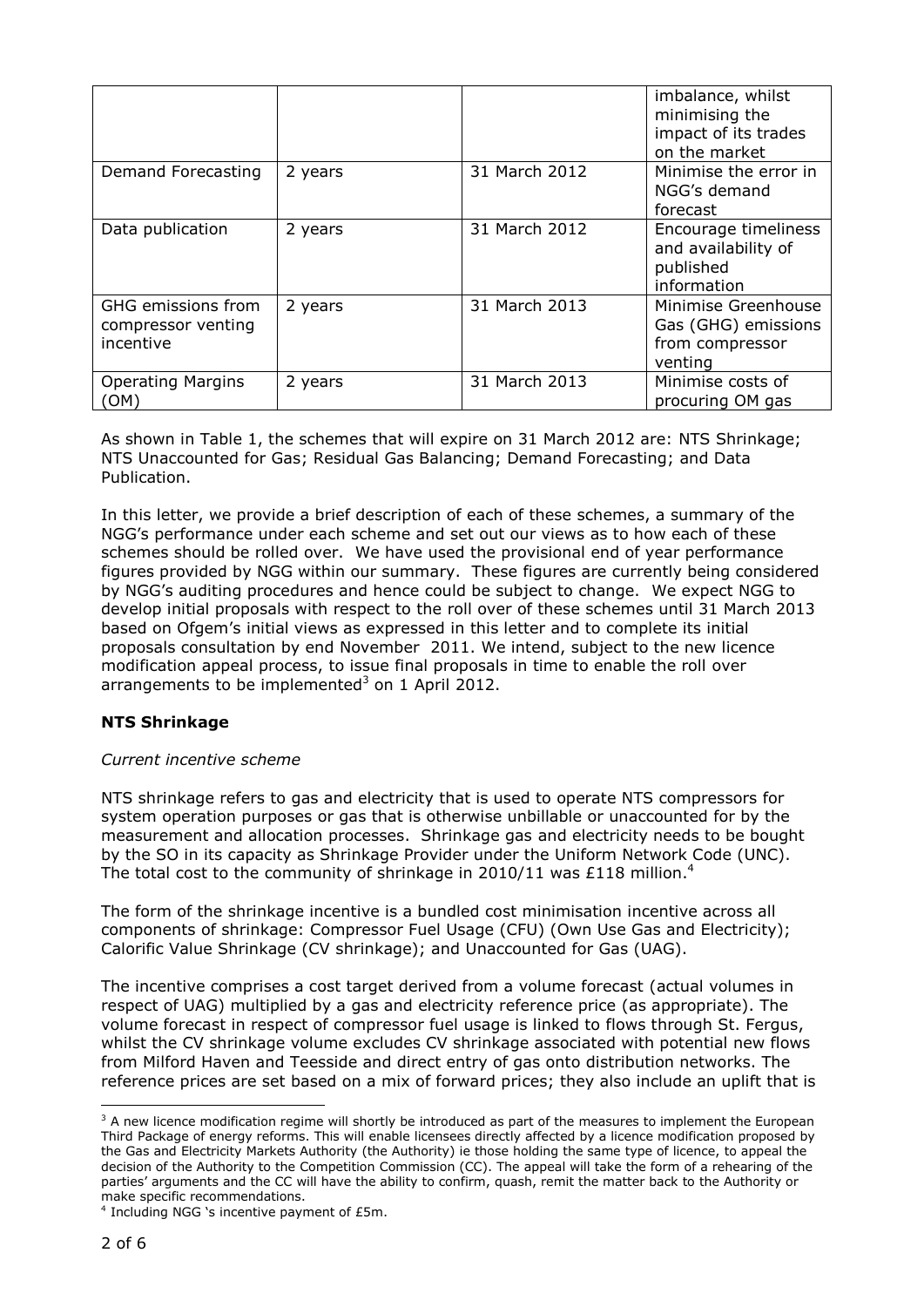intended to reflect the additional costs that NGG incurs in purchasing either gas or electricity.

The scheme's sharing factors are 25% upside and 20% downside with a maximum incentive payment of £5m and a maximum incentive loss of £4m.

## *NGG's performance under the scheme*

NGG has performed well against this incentive for the past two years, receiving the £5m cap for both 2009/10 and 2010/11.

Information received from NGG pursuant to Ofgem's monthly monitoring of its performance under the SO incentive schemes indicates that NGG has been successful in securing gas at a good price against the gas cost reference price.

We also received information from NGG that indicated that during certain months, the CFU volumes may have been affected by flows around the system, including those from Milford Haven. The current incentive target varies depending on flows from St Fergus only.

## *Roll over arrangements*

We consider that it is appropriate for NGG to develop proposals for an NTS shrinkage incentive to apply from April 2012 to 2013. Given NGG's ability to procure gas at a price lower than the current benchmark, our initial view is that is not appropriate to continue to incorporate an uplift within the Gas Cost Reference Price element of the shrinkage incentive.

We also expect NGG to report on the accuracy of its model for linking shrinkage volumes to St Fergus flows and consider whether it is appropriate to make any changes to this model for the roll over period. In particular, NGG should consider whether there is a link between CFU volumes and flows from Milford Haven. Further, we expect NGG to consider the extent to which the current exclusions regarding CV shrinkage volumes are still appropriate.

# **NTS Unaccounted for Gas**

## *Current incentive scheme*

As stated above, Unaccounted for Gas (UAG) is the gas that remains unaccounted for after all inputs and outputs from the system have been measured. As a result of increasing UAG volumes, Ofgem considered it appropriate to place a separate incentive on NGG to incentivise it to take action to identify the causes of UAG and take action to reduce these volumes. This incentive came into effect on 1 April 2009 for a period of three years and comprises a volume target of 2862GWh per year (the average of the outturn gross UAG levels from 2001/02 to 2008/09). The incentive scheme does not have a downside, based on the assumption that NGG would incur costs in attempting to reduce UAG. The scheme sharing factor is 33%, has an incentive value to NGG of  $E4.67k/GWh$  and incorporates annual caps.

## *NGG's performance under the scheme*

Since the introduction of this scheme, UAG volumes have continued to rise despite NGG carrying out a programme of work intended to identify the causes of UAG. This increase in volumes has resulted in NGG receiving no incentive payment under this scheme.

Gross UAG levels in 2010/11 are shown in the following graph. The outturn level of 6,313 GWh significantly exceeds the target of 2,862 GWh.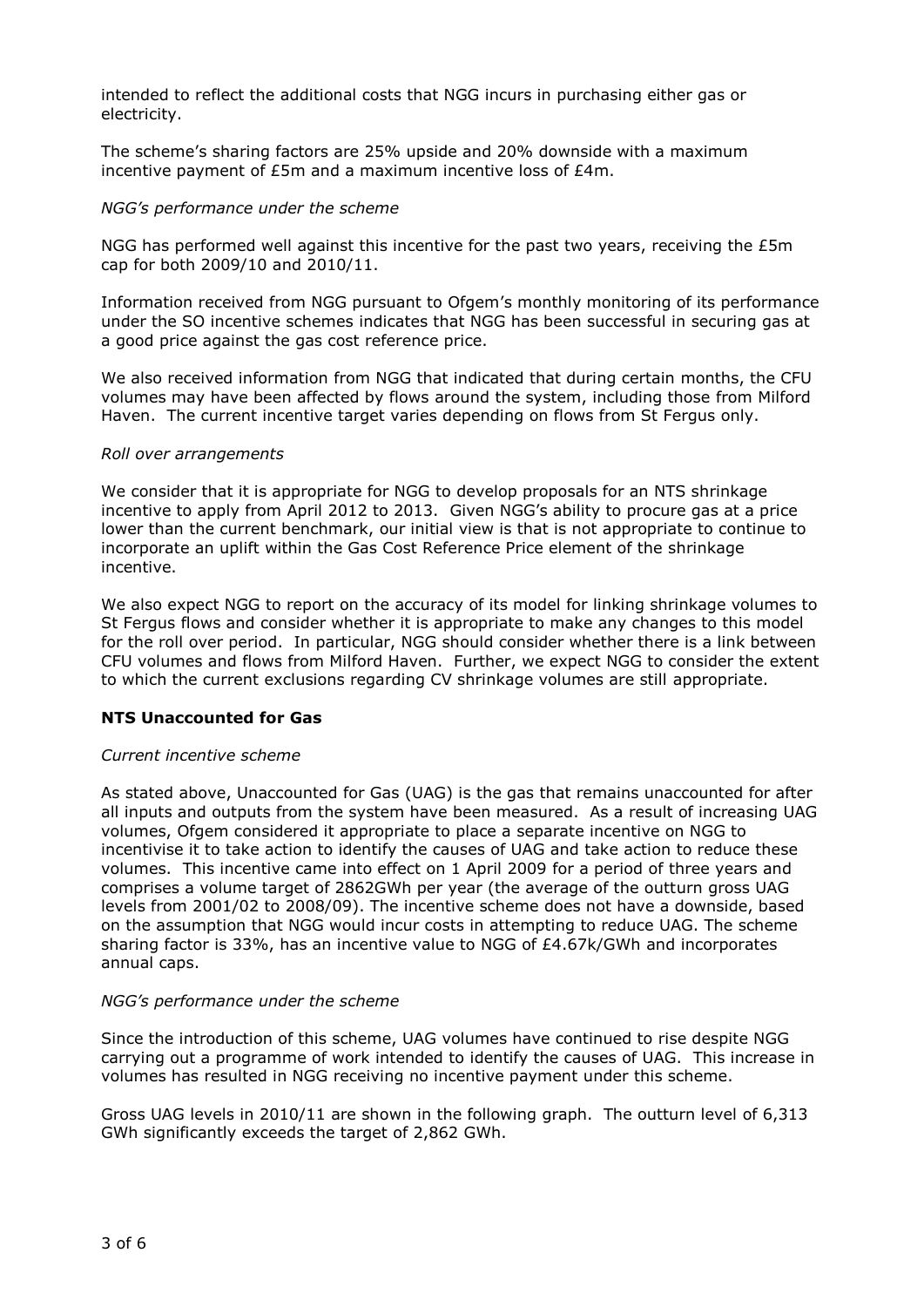

## *Roll over arrangements*

Ofgem has met with NGG and is expecting NGG to issue a letter to the industry summarising the work it has undertaken in this area and its views as to why these levels are increasing.

Ofgem is concerned that the levels of UAG have continued to increase despite the incentive and the work undertaken by NGG resulting from the incentive scheme. Ofgem continues to consider that NGG is best placed to take a holistic view of UAG but understands that outturn volumes of UAG are not directly within NGG's control. Our initial view therefore is that it may not be appropriate to continue to place an incentive scheme on NGG with respect to UAG. If a UAG incentive scheme is not continued, Ofgem would instead look to introduce a new Special Licence Condition on NGG requiring it to undertake certain work relating to UAG. Ofgem would particularly welcome the views of interested parties in relation to this issue.

# **Residual Gas Balancing**

## *Current incentive scheme*

The Residual Balancing Incentive scheme is formed of two interacting measures:

- The Price Performance Measure (PPM): incentivises NGG to minimise the impact of trades that it takes to balance supply and demand on the market on a daily basis.
- The Linepack Measure (LPM): incentivises NGG to ensure that the gas in the system (the linepack) at the end of each trading day is similar to that at the start of the gas day. This helps to ensure that the costs of resolving imbalances are accurately targeted on those shippers who caused them by encouraging NGG to resolve any imbalances on the same day.

The PPM is calculated daily from the spread between the highest and lowest priced eligible balancing actions taken by NGG on the within-day gas market. If the PPM is less than 2.5 per cent in 2010/11 and 1.5 per cent in 2011/12 then NGG receives a payment, and if it is greater, then NGG makes a payment. If NGG takes no eligible actions it receives the maximum payment for that day of £2,500 in 2010/11, £1,500 in 2011/12. The maximum loss NGG can make in any day is £30,000.

The LPM is the absolute value of the change in linepack, in million cubic metres (mcm), between the start and close of the day. If the change in linepack is less than 2.8mcm, then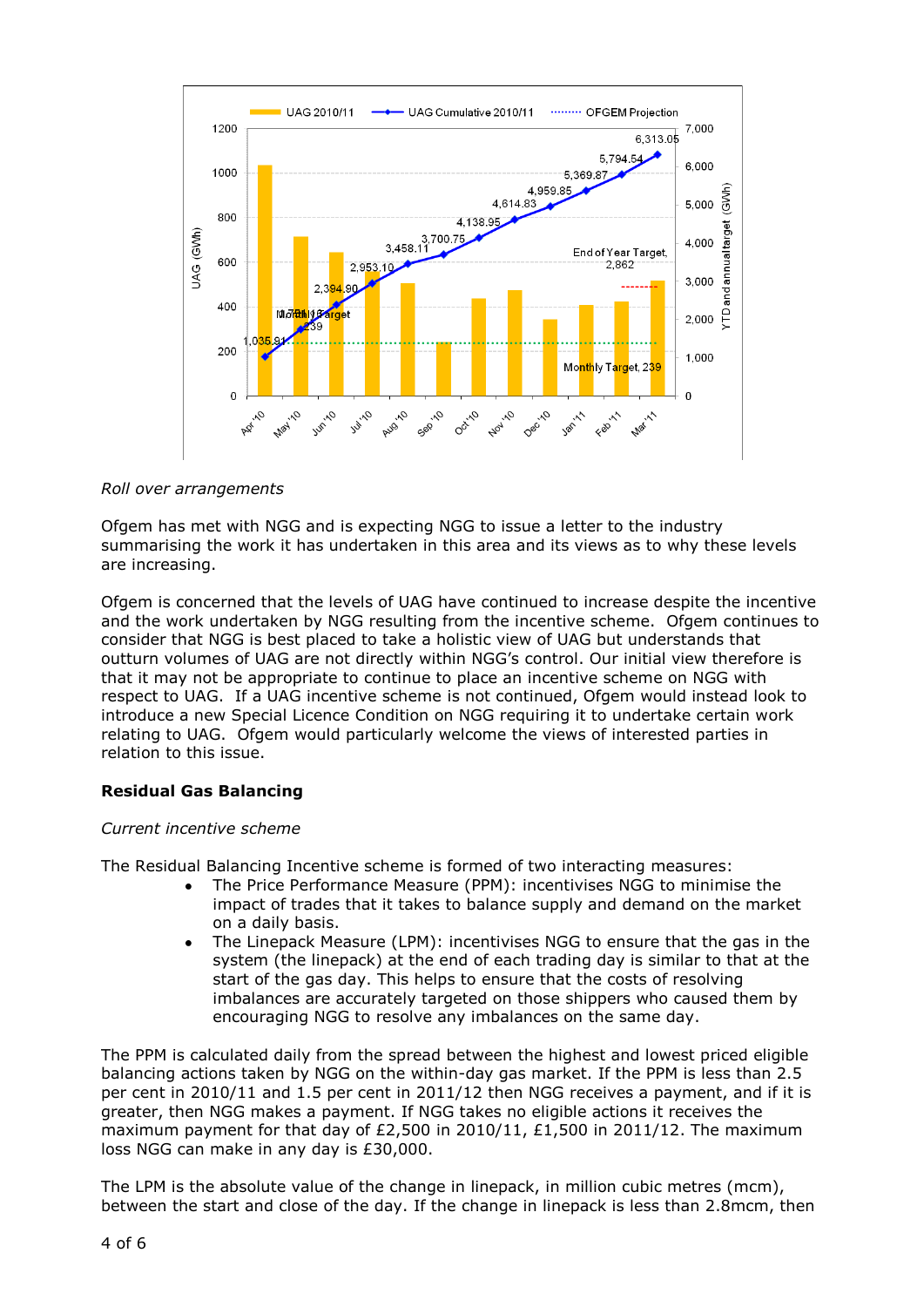NGG receives a payment of up to  $E4,000$  per day, whilst if the change is greater than 2.8mcm it has to make a payment. If the LPM is greater than 15mcm then the maximum loss NGG can make in any day is £30,000.

NGG's daily performance under the daily price performance incentive plus daily linepack incentive are added together and are subject to a maximum annual payment of  $E2.3m$  for 2010/11 and of £2.0m for 2011/12 to and from NGG. The maximum loss that NGG can incur under the scheme for both years is -£3.5m.

## *NGG's performance under the scheme*

Payments to NGG for 2010/11 were £395,684 under the PPM and £558,576 under the LPM. The combined end of year total for 2010/11 is £954,260 against the previous year's outturn of £1,628,535 (41 per cent reduction).

It is worth noting that the PPM payment has been significantly lower than the previous year, though direct comparison is not appropriate, as a result of the change in the target parameter. In 2009/10, PPM was within the five per cent target 81 per cent of the time, whereas in 2010/11 PPM was within the stricter 2.5 per cent target 76 per cent of the time.

## *Roll over arrangements*

We consider that it is appropriate for NGG to develop proposals for a Residual Gas Balancing incentive to apply from April 2012 to March 2013. We consider that the current combined incentive has retained and strengthened the incentive on NGG not to enter the market and to minimise its impact on the market when it does enter. As stated in our final proposals consultation document for incentives to apply from 1 April 2010<sup>5</sup>, we also consider that NGG's incentive performance should require continuous improvement. In this respect, we note that despite the considerable tightening of the PPM target for 2010/11, NGG continues to receive a significant payment under this scheme; we also note that the PPM target has been further tightened for the current incentive period. Our initial view is that this target should be further tightened for the period from 1 April 2012 to 1 April 2013.

# **Demand Forecasting**

## *Current incentive scheme*

The demand forecasting incentive scheme is based on a daily measure of NGG's performance against a benchmark which is based on the deviation of the Day-Ahead (D-1) 13:00 demand forecast from the outturn figure. The target was set such that it is sharper for the second year of the current scheme (2.85% in 2010/11 and 2.75% for 2011/12). Sharing factors were set at  $\pm 0.15$  percentage points for year 1 of the scheme and  $\pm 0.25\%$ for year 2 of the scheme which have the effect of reducing the reward/penalty to NGG for a marginal increase/reduction in demand forecasting performance around the target. The scheme comprises caps and floors of  $\pm$ £1.6 million for both years of the scheme.<sup>6</sup>

## *NGG's performance under the scheme*

Despite the tightening of the target compared to previous years, NGG performed well under the scheme in 2010/11 with the error being 2.75%, below the target for the year of 2.85%. This means that NGG received a payment of £1.0m.

ł <sup>5</sup> National Grid Gas System Operator Incentives from 1 April 2010, Final Proposals Consultation, Ofgem, February 2010. See Ofgem's website.

<sup>&</sup>lt;sup>6</sup> There is also a shallower upside gradient for performances above the target outlined up to a maximum payment of £8.27m in 2011/12.